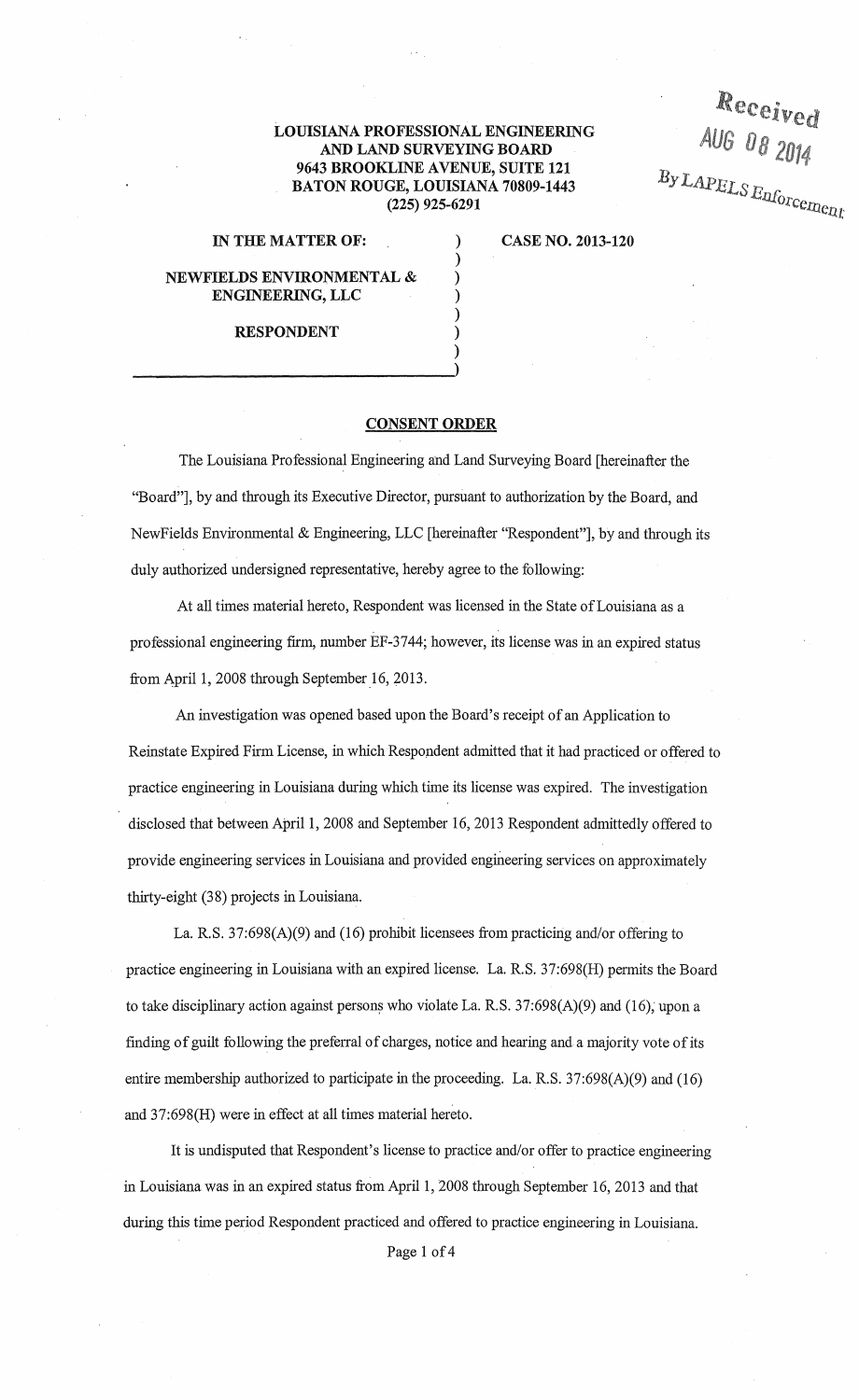By letter dated July 14, 2014, the Board gave notice to Respondent that it was considering the preferral of charges against Respondent on the grounds that it may have violated La. R.S. 37:698(A)(9) and (16), relative to practicing and/or offering to practice engineering in Louisiana with an expired license.

Wishing to dispense with the need for further disciplinary action and to conclude the instant proceeding without further delay and expense, for the purpose of this proceeding only, Respondent and the Board do hereby enter into this Consent Order, in which Respondent of its own free will consents to the issuance of a Consent Order by the Board, wherein Respondent agrees to (a) pay a fine of three thousand four hundred fifty  $(\$3,450.00)$  dollars, (b) pay administrative costs of four hundred forty and 75/100 (\$440.75) dollars, (c) pay past unpaid renewal fees of five hundred ten  $(\$510.00)$  dollars, (d) have its supervising professional successfully complete the Board's online Louisiana Laws and Rules Quiz and (e) the publication ofthis Consent Order on the Board's website and a summary of this matter in the Board's official journal, the *Louisiana Engineer and Surveyor Journal,* and the reporting of this matter to the National Council of Examiners for Engineering and Surveying (NCEES), identifying Respondent by name

Respondent admits that its conduct as set forth above constitutes violations of the above referenced laws and/or rules as stated herein. Respondent acknowledges awareness of said laws and/or rules and states that it will comply with all applicable laws and rules henceforth. Respondent has been advised of its right to appeal; and it states affirmatively that it has been afforded all administrative remedies due it under the law. Respondent further acknowledges awareness of the fact that the signed original of this Consent Order will remain in the custody of the Board as a public record and will be made available for public inspection and copying upon request.

Therefore, in consideration of the foregoing and by signing this Consent Order, Respondent does hereby waive its right to a hearing before the Board, to the presenting of evidence and witnesses on its behalf, to Findings of Fact and Conclusions of Law in this case, and to judicial review of this Consent Order.

Respondent hereby represents (a) that it fully understands the meaning and intent of this· Consent Order, including but not limited to its final and binding effect, (b) that it has voluntarily entered into this Consent Order and that no other promise or agreement of any kind has been Page 2 of 4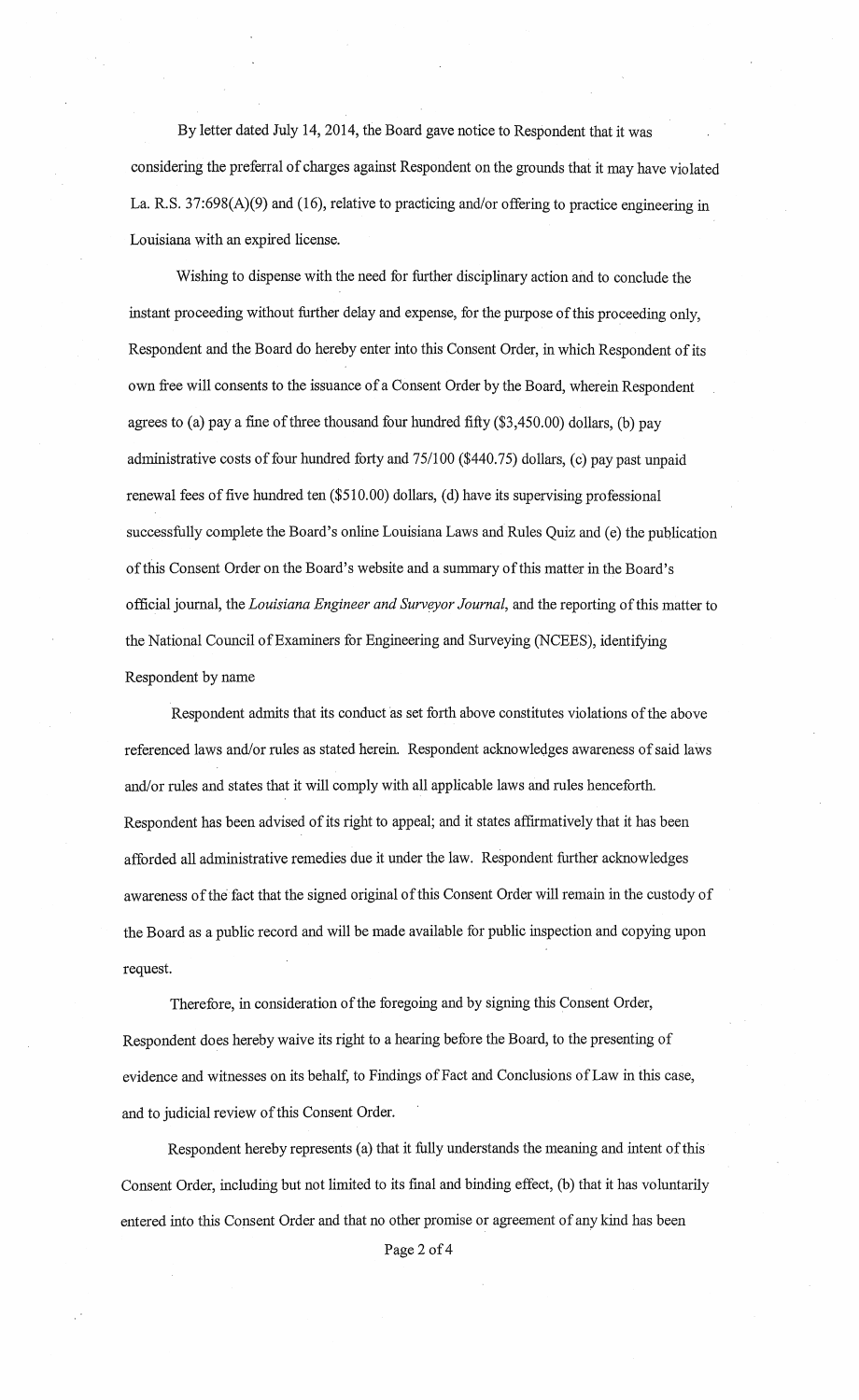made to or with him by any person whatsoever to cause the execution of this instrument and (c) that the sanctions set forth in this Consent Order do not prevent the Board from taking further disciplinary or enforcement action against Respondent on matters not specifically addressed in this Consent Order.

WHEREFORE, the Louisiana Professional Engineering and Land Surveying Board and Respondent agree that:

1. Respondent shall pay a fine of three thousand four hundred fifty (\$3,450.00) dollars, which shall be tendered to the Board by certified check payable to the Board, due upon the signing of this Consent Order; and

2. Respondent shall pay administrative costs of four hundred forty and 75/100 (\$440. 75) dollars, which shall be tendered to the Board by certified check payable to the Board, due upon the signing of this Consent Order; and

3. Respondent shall pay past unpaid renewal fees of five hundred ten (\$510.00) dollars, which shall be tendered to the Board by certified check payable to the Board, due upon the signing of this Consent Order; and

4. Respondent shall have its supervising professional successfully complete the Board's online Louisiana Laws and Rules Quiz with a score of 90% or higher and return it to the Board within sixty (60) days of the effective date of this Consent Order; and

5. This Consent Order shall be published on the Board's website and a summary of this matter shall be printed in the official journal of the Board, the *Louisiana Engineer and Surveyor Journal,* and reported to the National Council of Examiners for Engineering and Surveying (NCEES), identifying Respondent by name; and

6. This Consent Order shall not become effective unless and until it is accepted and signed by and on behalf of the Board. Should the Board not accept and sign this Consent Order, it is agreed that presentation of this matter to the Board shall not prejudice the Board or any of its members, staff, attorneys or representatives from further participation, consideration, or resolution of any further proceedings herein.

Page 3 of 4